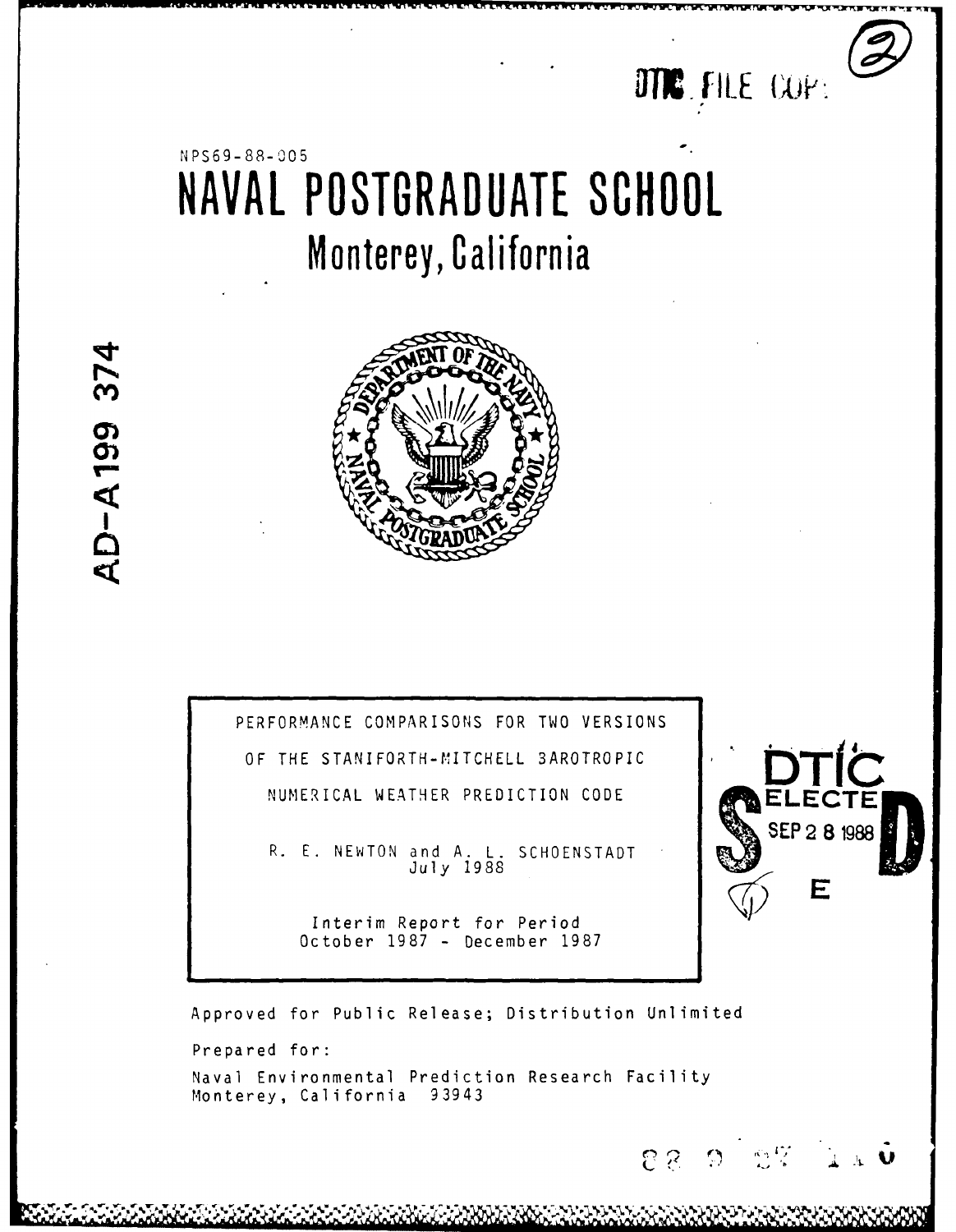[ **NAVAL POSTGRADUATE SCHOOL** NAVAL POSTGRADUATE SCH

SRear Admiral R. **C.** Austin Harrison Shull ear Admiral R. C. Austin – Henry Provost – Provost – Provost<br>Superintendent – Provost – Provost

This report was prepared in conjunction with research **•** conducted for the Naval Environmental Prediction Research Facility and funded by the Naval Postgraduate School.

Reproduction of all or part of this report is authorized.

This report was prepared by:

 $R.E.\$  Newton

Professor of Medhancial<br>Engineering

Reviewed by: **Released by: Released by:** 

**S -** .

**\* S**

Anthony<sup>'</sup>J. Healey / G. E. Schacher Chairman, Department of **Dean of Science and** Anthony J. Healey  $\overline{q}$ . E. Schacher<br>Chairman, Department of Dean of Science and *Artholical Engineering* Engineering *Act, dat*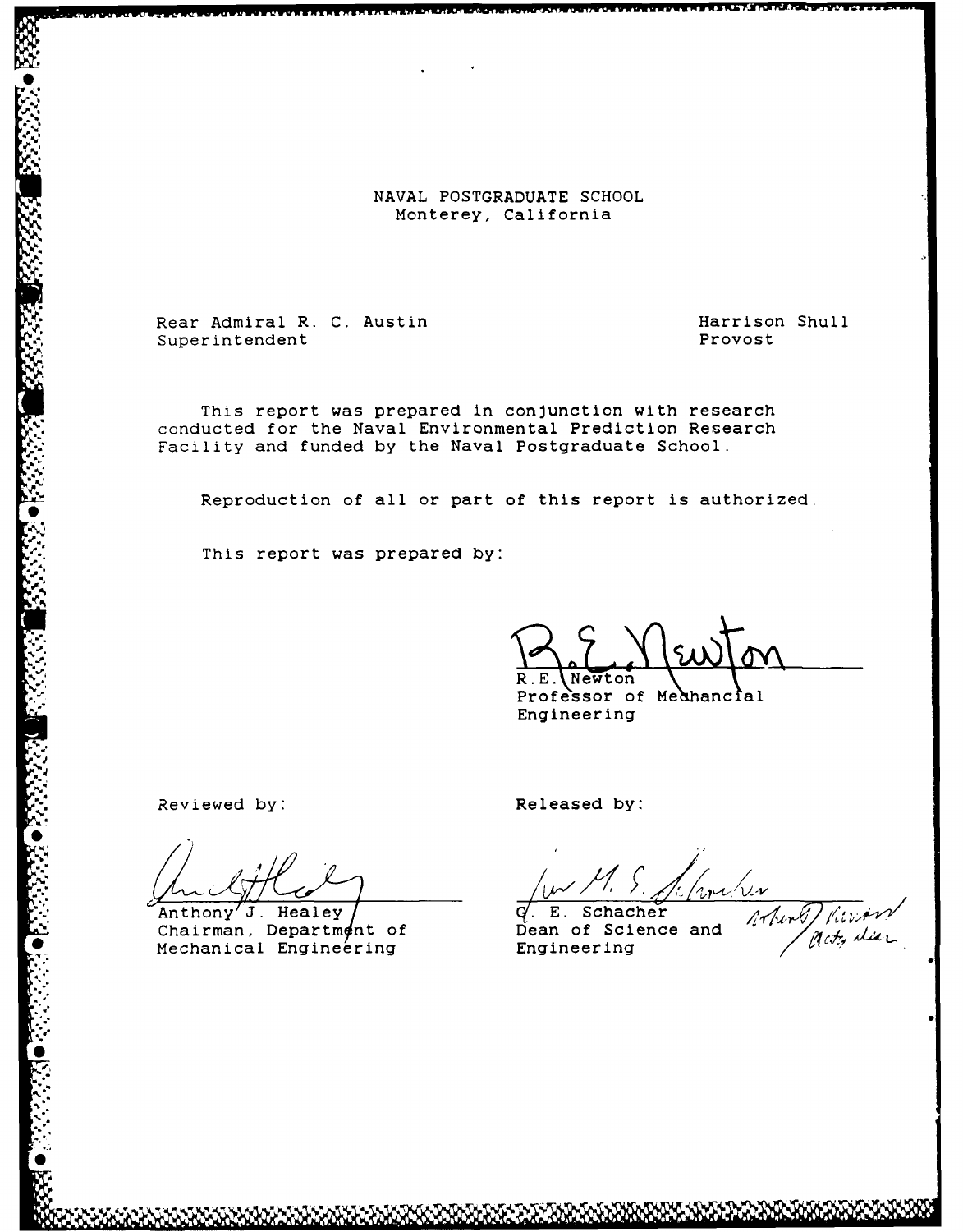| A CURITY CLASSIFICATION OF THIS PAGE |  |  |  |
|--------------------------------------|--|--|--|

 $-3333$ 

**1999年1月1日 1月18日 1月18日 1月18日 1月18日 1月18日 1月18日 1月18日 1月18日 1月18日 1月18日 1月18日 1月18日 1月18日 1月18日 1月18日 1月18日 1月18日 1月18日 1月18日 1月18日 1月18日 1月18日 1月18日 1月18日 1月18日 1月18日 1月18日 1月18日 1月18日 1月18日 1月18日 1月18日 1月18日 1月18日 1月18日** 

203333

ZO RAZARA BARRA

|  | <b>REPORT DOCUMENTATION PAGE</b> |  |
|--|----------------------------------|--|

|                                                                                                                                        |                                                                             |              |                  | <b>REPORT DOCUMENTATION PAGE</b>                                                                                                                                                                                                                                                                                                                                                                                                                                                                                                                                                                          |                                                                                                                                    |                                            |                   |  |                                   |
|----------------------------------------------------------------------------------------------------------------------------------------|-----------------------------------------------------------------------------|--------------|------------------|-----------------------------------------------------------------------------------------------------------------------------------------------------------------------------------------------------------------------------------------------------------------------------------------------------------------------------------------------------------------------------------------------------------------------------------------------------------------------------------------------------------------------------------------------------------------------------------------------------------|------------------------------------------------------------------------------------------------------------------------------------|--------------------------------------------|-------------------|--|-----------------------------------|
|                                                                                                                                        | 14 REPORT SECURITY CLASSIFICATION                                           |              |                  |                                                                                                                                                                                                                                                                                                                                                                                                                                                                                                                                                                                                           |                                                                                                                                    | <b>1b RESTRICTIVE MARKINGS</b>             |                   |  |                                   |
|                                                                                                                                        | 2a SECURITY CLASSIFICATION AUTHORITY                                        |              |                  | 3 DISTRIBUTION / AVAILABILITY OF REPORT                                                                                                                                                                                                                                                                                                                                                                                                                                                                                                                                                                   |                                                                                                                                    |                                            |                   |  |                                   |
|                                                                                                                                        | 2b DECLASSIFICATION / DOWNGRADING SCHEDULE                                  |              |                  | Approved for public release; distribution<br>is unlimited.                                                                                                                                                                                                                                                                                                                                                                                                                                                                                                                                                |                                                                                                                                    |                                            |                   |  |                                   |
|                                                                                                                                        | 4 PERFORMING ORGANIZATION REPORT NUMBERS(S)                                 |              |                  |                                                                                                                                                                                                                                                                                                                                                                                                                                                                                                                                                                                                           |                                                                                                                                    | 5 MONITORING ORGANIZATION REPORT NUMBER(S) |                   |  |                                   |
| NPS69-88-005                                                                                                                           |                                                                             |              |                  |                                                                                                                                                                                                                                                                                                                                                                                                                                                                                                                                                                                                           |                                                                                                                                    |                                            |                   |  |                                   |
| 6a. NAME OF PERFORMING ORGANIZATION<br>6b. OFFICE SYMBOL<br><b>ORGANIZATION</b><br>(If applicable).<br>69<br>Naval Postgraduate School |                                                                             |              |                  |                                                                                                                                                                                                                                                                                                                                                                                                                                                                                                                                                                                                           | 7a NAME OF MONITORING ORGANIZATION<br>Naval Environmental Prediction Research<br>Facility                                          |                                            |                   |  |                                   |
|                                                                                                                                        | 6c. ADDRESS (City, State, and ZIP Code).                                    |              |                  |                                                                                                                                                                                                                                                                                                                                                                                                                                                                                                                                                                                                           | 7b ADDRESS (City, State, and ZIP Code)                                                                                             |                                            |                   |  |                                   |
|                                                                                                                                        | Monterey, CA 93943                                                          |              |                  |                                                                                                                                                                                                                                                                                                                                                                                                                                                                                                                                                                                                           | Monterey, CA 93943                                                                                                                 |                                            |                   |  |                                   |
|                                                                                                                                        | <b>B. NAME OF FUNDING / SPONSORING</b><br><b>ORGANIZATION</b>               |              |                  | <b>8b OFFICE SYMBOL</b>                                                                                                                                                                                                                                                                                                                                                                                                                                                                                                                                                                                   | 9 PROCUREMENT INSTRUMENT IDENTIFICATION NUMBER                                                                                     |                                            |                   |  |                                   |
|                                                                                                                                        | Naval Postgraduate School                                                   |              |                  | (!! applicable)                                                                                                                                                                                                                                                                                                                                                                                                                                                                                                                                                                                           | 0&MN, Direct Funding                                                                                                               |                                            |                   |  |                                   |
|                                                                                                                                        | 8c. ADDRESS (City, State, and ZIP Code).                                    |              |                  |                                                                                                                                                                                                                                                                                                                                                                                                                                                                                                                                                                                                           | 10 SOURCE OF FUNDING NUMBERS                                                                                                       |                                            |                   |  |                                   |
|                                                                                                                                        |                                                                             |              |                  |                                                                                                                                                                                                                                                                                                                                                                                                                                                                                                                                                                                                           | <b>PHOGRAM</b><br><b>LEMENT NO</b>                                                                                                 | <b>PROJECT</b><br>NO.                      | <b>ASK</b><br>NO. |  | WORK UNIT<br><b>ACCI SSION NO</b> |
|                                                                                                                                        | Monterey, CA 93943                                                          |              |                  |                                                                                                                                                                                                                                                                                                                                                                                                                                                                                                                                                                                                           |                                                                                                                                    |                                            |                   |  |                                   |
|                                                                                                                                        |                                                                             |              |                  |                                                                                                                                                                                                                                                                                                                                                                                                                                                                                                                                                                                                           |                                                                                                                                    |                                            |                   |  |                                   |
| 13a TYPE OF REPORT<br>Interim                                                                                                          | R. E. Newton, A. L. Schoenstadt<br>16 SUPPLEMENTARY NOTATION                |              | 13b TIME COVERED | FROM 10/1/87012/31/87                                                                                                                                                                                                                                                                                                                                                                                                                                                                                                                                                                                     | 14 DATE OF REPORT (Year Month Link)<br>26 July 1988                                                                                |                                            |                   |  | <b>15 PAGE COUNT</b>              |
| 17<br><b>FIELD</b>                                                                                                                     | <b>COSATICODES</b>                                                          | <b>GROUP</b> | <b>SUB GROUP</b> |                                                                                                                                                                                                                                                                                                                                                                                                                                                                                                                                                                                                           | 18. SUBJECT TERMS (continue on reverse if necessary and identify by block number).<br>Finite element; numerical weather prediction |                                            |                   |  |                                   |
|                                                                                                                                        | 19 ABSTRACT (Continue on reverse it necessary and identify by block number) |              |                  | In a previous report R. E. Newton proposed two improvements to the Staniforth-Mitchell<br>barotropic numerical weather prediction code. Reported here are results of perform-<br>ance comparisons between the original code and an amended version which incorporates<br>the two improvements: a new solution routine for the eigenproblems and a direct solu-<br>tion of the Helmholtz equation. It is found that the proposed improvements do reduce<br>the computation time, but that the new eigenproblem algorithm results in excessive<br>round-off error when single-precision arithmetic is used. |                                                                                                                                    |                                            |                   |  |                                   |
|                                                                                                                                        | 20 DISTRIBUTION / AVAILABILITY OF ABSTRACT                                  |              |                  | <b>DELASSIFIED/UNLIMITED</b> □ SAME AS RPT □ DTIC USERS                                                                                                                                                                                                                                                                                                                                                                                                                                                                                                                                                   | 21 ABSTRACT SECURITY CLASSIFICATION<br>Unclassified                                                                                |                                            |                   |  |                                   |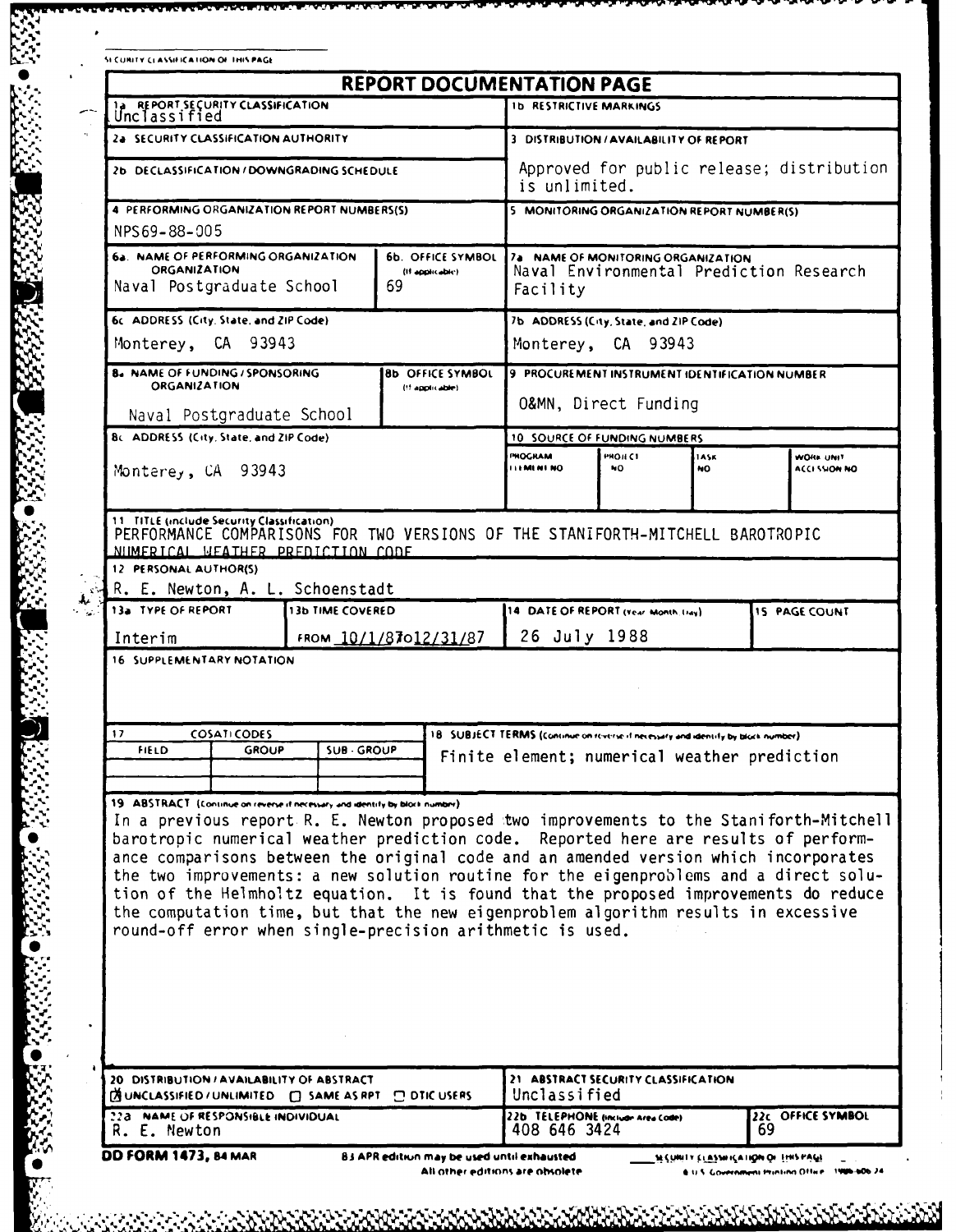PERFORMANCE COMPARISONS FOR TWO VERSIONS OF THE STANIFORTH-MITCHELL BAROTROPIC NUMERICAL WEATHER PREDICTION CODE

<u>ata ata ata an amin'ny fivondronan-kaominin'i Communistra (</u>

# Introduction

Reference 1 proposed improvements to the Staniforth-Mitchell (Ref. 2) barotropic finite element code. It was anticipated that these improvements would effect significant reductions in computation time. Reported here are comparisons of calculated results and times required to perform key sets of calculations using the "original" code with corresponding times for an "amended" code which incorporates the proposed changes. The test problem uses a periodic East-West boundary condition, walls on the North and South boundaries, and a 12x13 grid. Timing data were obtained using an IBM 4381-MI processor operating in the batch mode. (It was found that the system utility routines SETIME and GETIME do not give useful results when used in the time-sharing mode.)

# Timing Results

Eigenproblem. The first comparison is for the determination of eigenvalues and eigenvectors for the x-direction "stiffness" and "mass" matrices. In the original program the relevant routines are MTRXC and EIGEN2, both called in EBVSET. In the amended version the routines are SETABX, SETD2N, and PEREIG, all called by SETUP. Within PEREIG there are **3** calls to EIGVCP and 2 calls 6 to RAYLYP. The time for the original version is 104 milliseconds and for the amended version is  $34$  milliseconds. Because the eigenproblem is solved 4 times in the original program and only 3 times in the amended version, the overall comparison is between 415 milliseconds and **101** milliseconds.

\* 1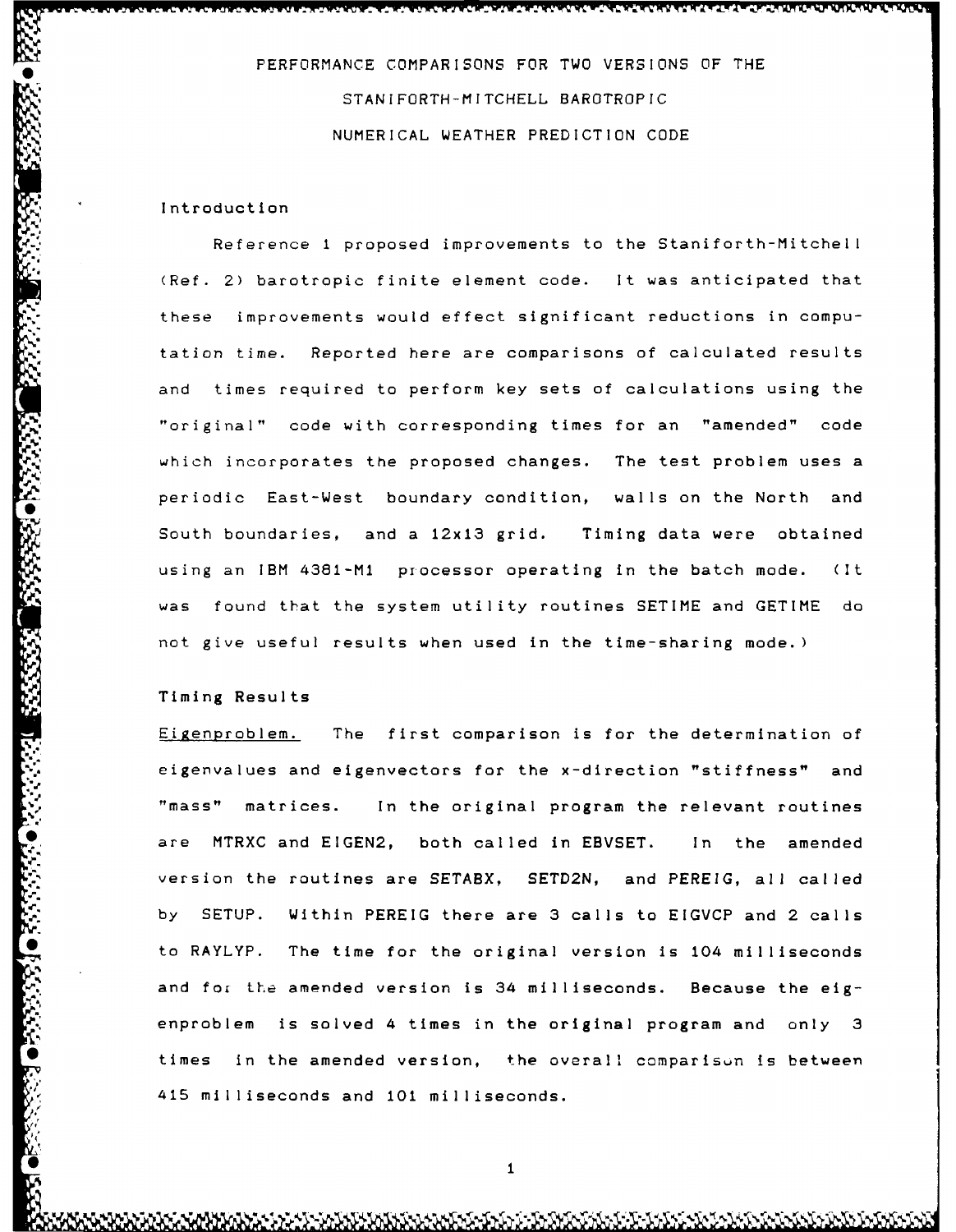Time Step. For each time step the Helmholtz equation is solved once. In the original version an iterative scheme devised **by** Concus and Golub is used, whereas the amended version uses a direct solution. When only a single iteration is employed in the original version, the difference in solution times is entirely a result **of** the extensive rearrangement of the right-hand side of the Helmholtz equation that occurs in the Concus and Golub scheme. This rearrangement is effected in SOLHEL. It is believed that the most useful comparison is between the times required for a single execution of the routine TSTEP. For the original version this time is 372 milliseconds and for the amended version it is **331** milliseconds - a saving of 11%.

xj \_VIIL- V ~ 1 -rXr"%NT **7. -1.V\_1%** I-rFIF1W -V *X P* **- J. ).- I- -. V LY W\_\_1 V-IW \_**

#### Remarks

**'I,**

In producing a version of the barotropic code incorporating the changes proposed in Ref. 1 it was discovered that calculated results diverged from those of the original version. It was not immediately obvious which results were better. The likely cause seemed to be differences between the two solutions to the eigenproblem. A comparison was made by constructing the product of the back-transformation matrix with the forward transformation matrix for each version. Since this product should yield the identity matrix, measures of the quality of the transforms were obtained by finding the standard deviation (from unity) for the elements of the principal diagonal and the standard deviation (from zero) for the off-diagonal elements. For the diagonal elements the magnitude for the original version was 3.5E-06 and for the amended version it was 5E-06. For the off-diagonal elements the disparity was grealer; 5E-07 for the original and 25E-07 for the amended version.

2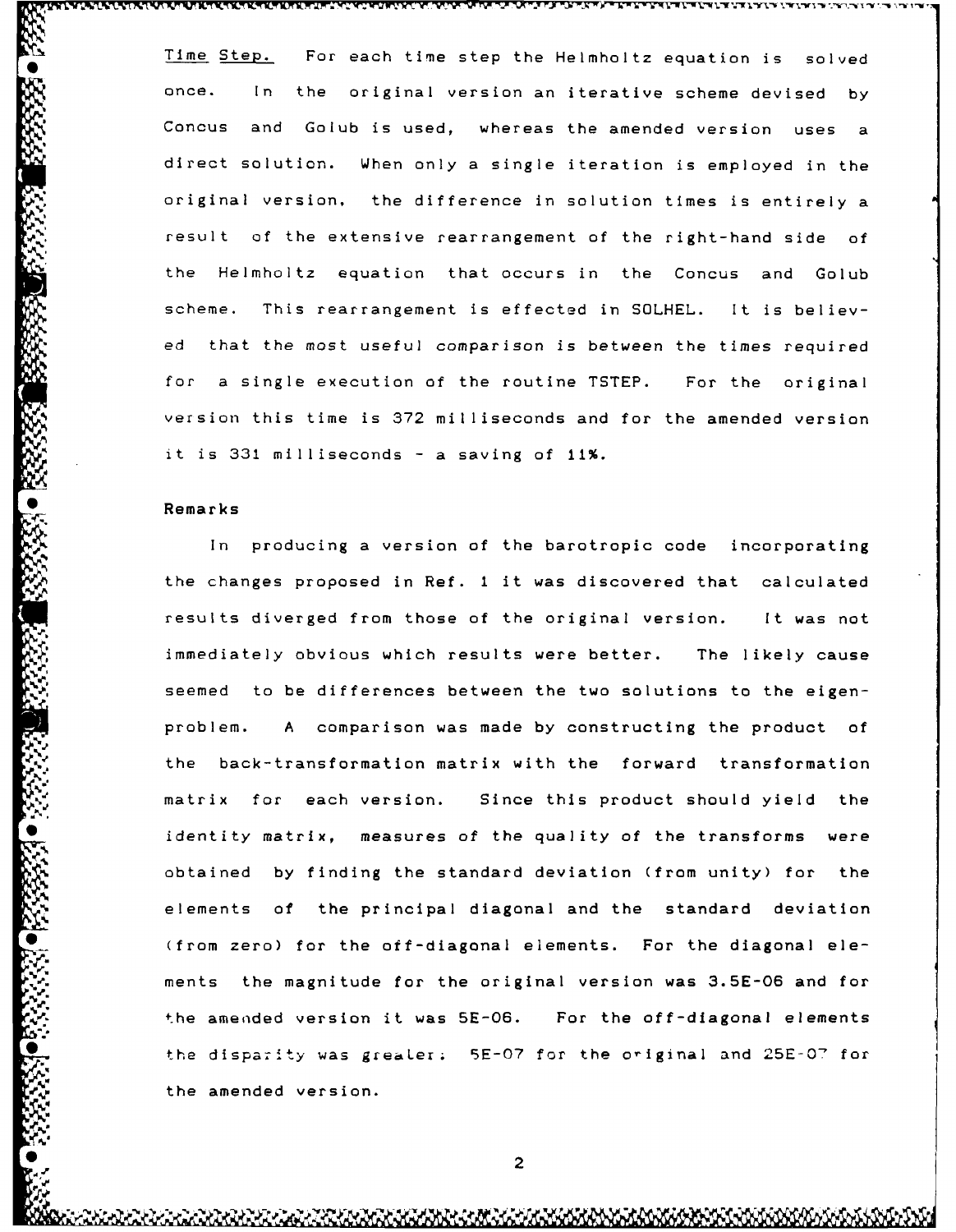Since the eigensolution of the amended version is iterativeiy improved **by** successive calls to RAYLYP and **EIGVCP,** efforts were made to improve results by additional calls to this pair of subroutines. Although this did result in addition of one cycle beyond the single cycle recommended in Ref. **1,** no further improvement seems to be possible using single-precision arithmetic.

In order to resolve doubts concerning the eigensolution scheme of the amended version, a separate double-precision program was written to compare the eigenvectors and eigenvalues with exact results. Using **3** cycles of improvement, both eigenvectors and eigenvalues were accurate to 15 decimal digits.

### Conclusions

In Ref. 1 attention was directed to the marginal accuracy of single-precision arithmetic for this program. The present study seems to have encountered further evidence In support of this observation. Although the amended version shows some reduction in computation time, its adoption cannot be recommended without first verifying, by use of double-precision arithmetic, that it does indeed give results compatible with those of the original version.

While the present study was proceeding, a new possibility for major improvement in computational efficiency came to attention. In Ref. **3** Temperton and Staniforth describe a new time integration algorithm which they call semi-Lagrangian, semi-Implicit. They show that it allows much longer time steps than the present scheme while still giving equal accuracy. Serious consideration should be given to incorporating the new algorithm in the barotropic program.

**3**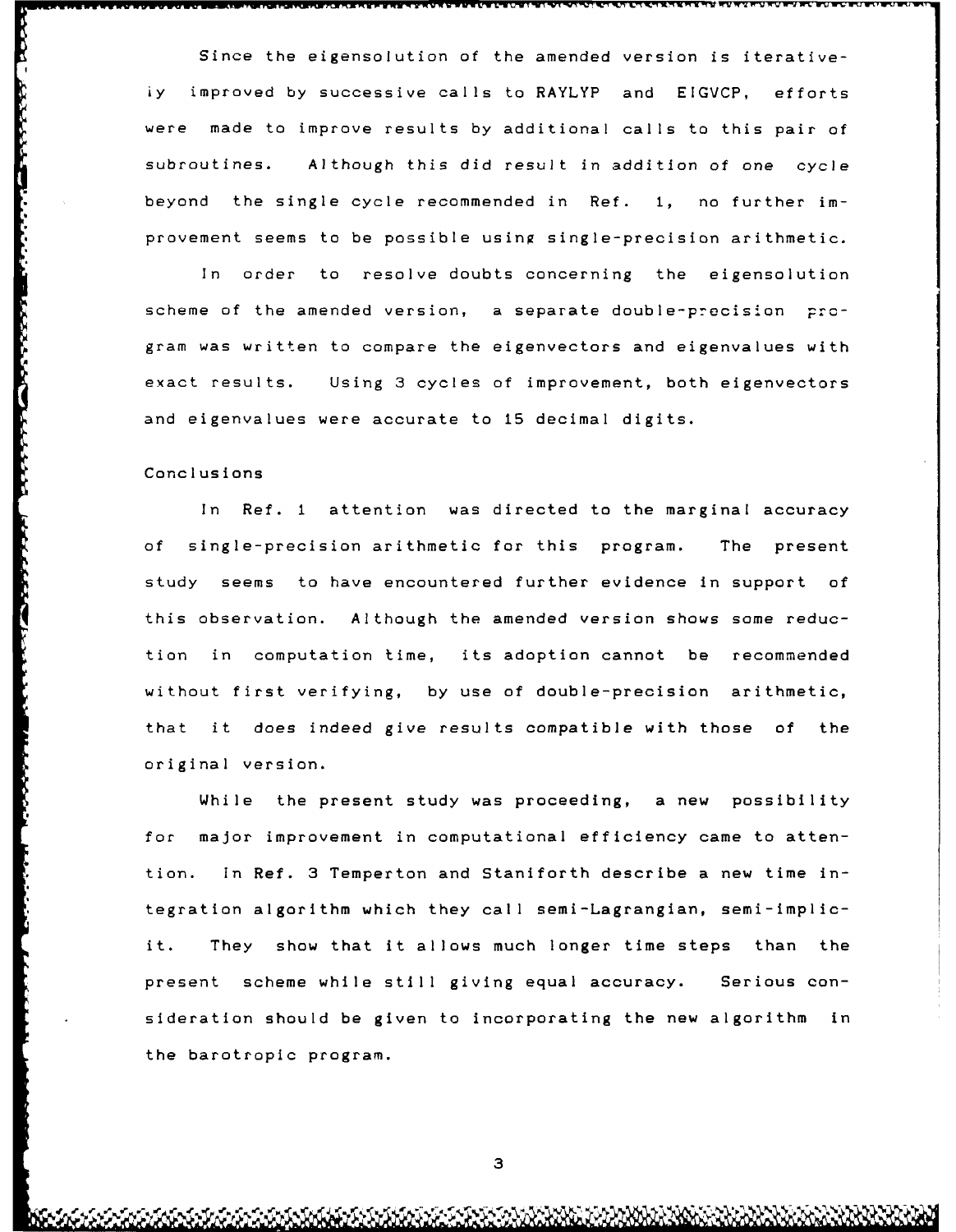## List of References

 $1.$ Newton, R. E., "Improvements to the Staniforth-Mitchell Barotropic Numerical Weather Prediction Code," NPS69-86-008, Naval Postgraduate School, October 1986.

 $2.$ Staniforth, A. N., and H. L. Mitchell, "A Semi-Implicit Finite Element Barotropic Model," Monthly Weather Review, v. 105, pp. 154-169, February 1977.

 $3.$ Temperton, Clive, and Andrew Staniforth, "An Efficient Two-Time-Level Semi-Lagrangian Semi-Implicit Integration Scheme," Q. J. R. Meteoro!. Soc., v. 113, pp. 1025-1039, 1987.

|          | Accession For           |
|----------|-------------------------|
| DTIC TAB | NTIS GRA&I              |
|          | Unannounced             |
|          | Justification           |
| Bv.      |                         |
|          | Distribution/           |
|          | Availability Codes      |
| Dist     | Avall and/or<br>Special |
|          |                         |
|          |                         |